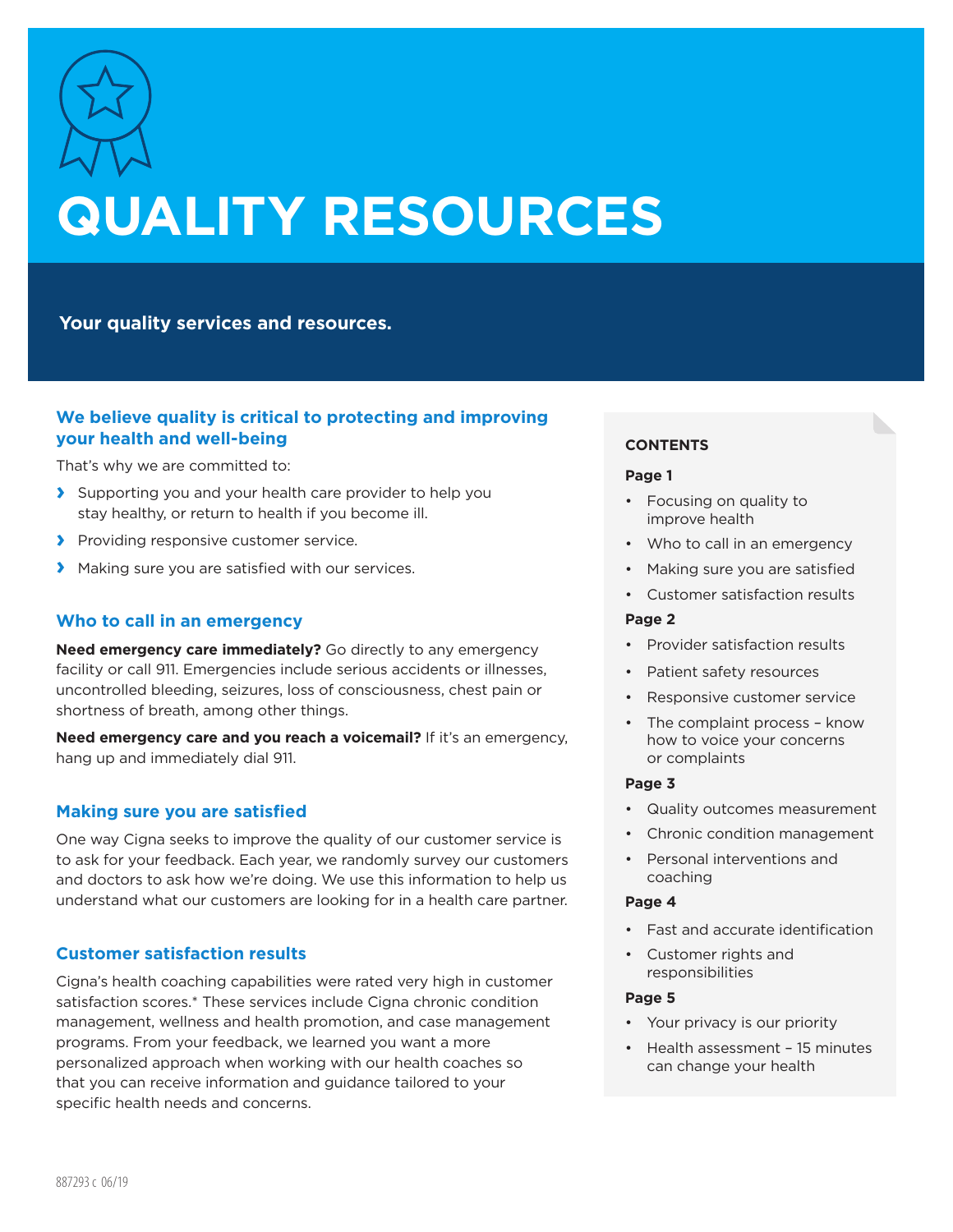**We expanded and enhanced Cigna One Guide®** – our holistic, personalized and proactive service that's designed to support, educate and assist you in finding ways to maximize your benefits, and proactively resolve concerns you may have.

**We implemented a coaching improvement initiative** that refocused coaches on developing meaningful health-centered conversations with customers, to drive clinical outcomes and improve overall experience in working with a coach.

# **Provider satisfaction results**

We invited physicians from across our networks to participate in our annual Physician Experience Survey. Primary care providers, and medical and surgical specialists – from all sizes and types of practices – were included. To decrease any bias, there was no mention of Cigna as the survey sponsor and the ratings were also gathered for national and regional competitors.

Cigna saw an increase in the positive responses about the level of familiarity and interactions with our disease management and health coaching programs, from 20% in 2017 to 23%.\*\* A provider outreach pilot was initiated in 2018 to determine which tools and communication modalities were most successful in driving awareness and engagement in the program, and we will replicate more broadly to the provider community throughout 2019.

We continue to explore digital solutions enhancements to connect Cigna's systems to electronic health records in provider offices, to make communication of information easy and customer-centric.

# **Patient safety resources**

We encourage practices that can help ensure your safety as a patient, and we offer a variety of tools and services to help you make smart, safe decisions about your health.

- **›** We promote smooth continuity and coordination of care between primary care practitioners and medical or behavioral specialists. You may be seeing two types of doctors for the same diagnosis, and we encourage you to inform them of this and allow an exchange of information between them. Your confidentiality will be respected.
- **›** Our disease management program alerts you and your doctor to possible dangerous gaps in care, such as missing preventive care screenings or delays filling your prescriptions.



## **Responsive customer service**

We need to hear from you, but you also need to hear from us. Here are just a few of the ways we provide you with information about our services and how it works.

- **›** Our websites have information and resources to help you manage your condition.
- **›** We offer an interactive voice response system. There are call center staff available to assist 24/7.
- **›** You can ask our call center staff for help getting or giving written or spoken information in your preferred language.

# **The complaint process – know how to voice your concerns or complaints**

We want you to be satisfied with services you receive. That's why we have a process to address your concerns and complaints.

- **›** You can submit your complaint by letter, fax or phone at the toll-free numbers provided on your ID card.
- **›** Your complaint will be investigated in accordance with the type of issues reported.
- **›** You will be notified by phone or letter regarding the resolution.
- **›** In some situations we will be unable to disclose the final disposition because of confidentiality issues. In this case you will be notified that the complaint was received and investigated.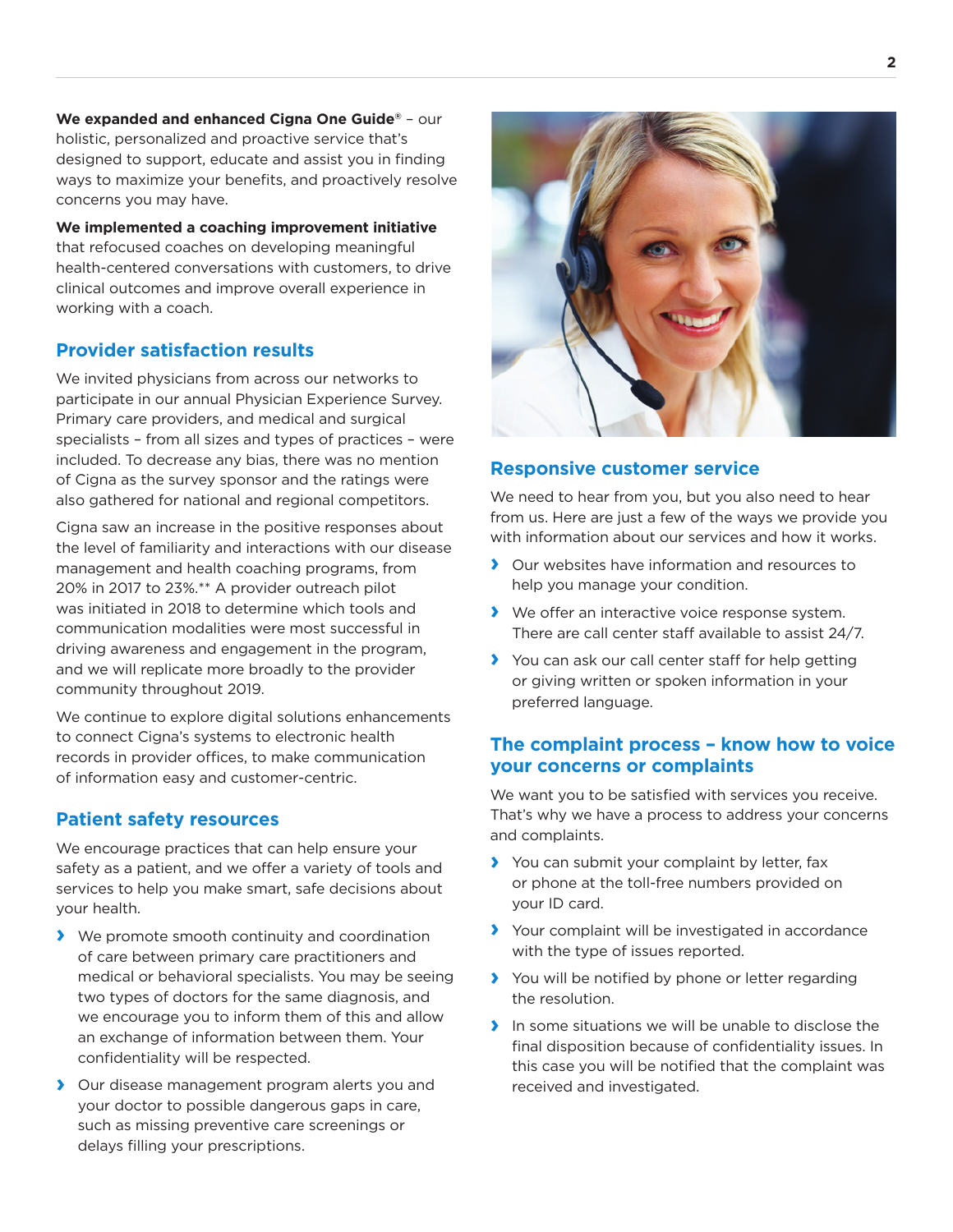## **Quality outcomes measurement**

We measure the effectiveness of our program activities in a variety of ways.

- **›** We seek external approval of our quality efforts through ongoing accreditation to promote consistent quality of care for customers.
- **›** We measure the satisfaction of our customers annually and take appropriate action to improve your experience using satisfaction surveys.

## **Chronic condition management**

Our chronic condition management programs offer valuable, confidential support for you and your covered family members with specific medical conditions. Educational materials help you learn more about your health condition and help you make educated decisions about treatment options. In addition, we share information with your doctor when appropriate.

## **How it works**

Our chronic condition management programs include a number of services designed to help you better understand and manage your condition. We work with you to create a plan that helps you successfully reach your health goals. We do this through coaching and self-guided support tools.

#### **Personal interventions and coaching**

You have access to a personal health team who specializes in your condition to help you:

- **›** Recognize worsening symptoms and when to see your doctor.
- **›** Establish questions to ask your doctor.
- **›** Understand the importance of following doctor's orders.
- **›** Develop healthy habits related to nutrition, sleep, exercise, weight, tobacco and stress.
- **›** Make educated decisions about treatment options.

We also support and encourage you to follow these "**SPEAK UP**" guidelines and reminders, offered by the Joint Commission on Accreditation of Healthcare Organizations, to help ensure you are an active participant in your health care.

- **S** Speak up if you have questions or concerns don't hesitate to talk with your doctor.
- **P** | Pay attention to the care you are receiving.
- **E E Educate yourself about your diagnosis, medical tests and treatment plan.**
- **A** Ask a trusted family member or friend to be your health care advocate.
- **K**  $\mathsf{K}$  Know the medications you take and why you take them.
- **U** Use a health care organization that has undergone a rigorous onsite evaluation by an independent **U** accrediting agency.
- **P** | Participate in all decisions about your treatment.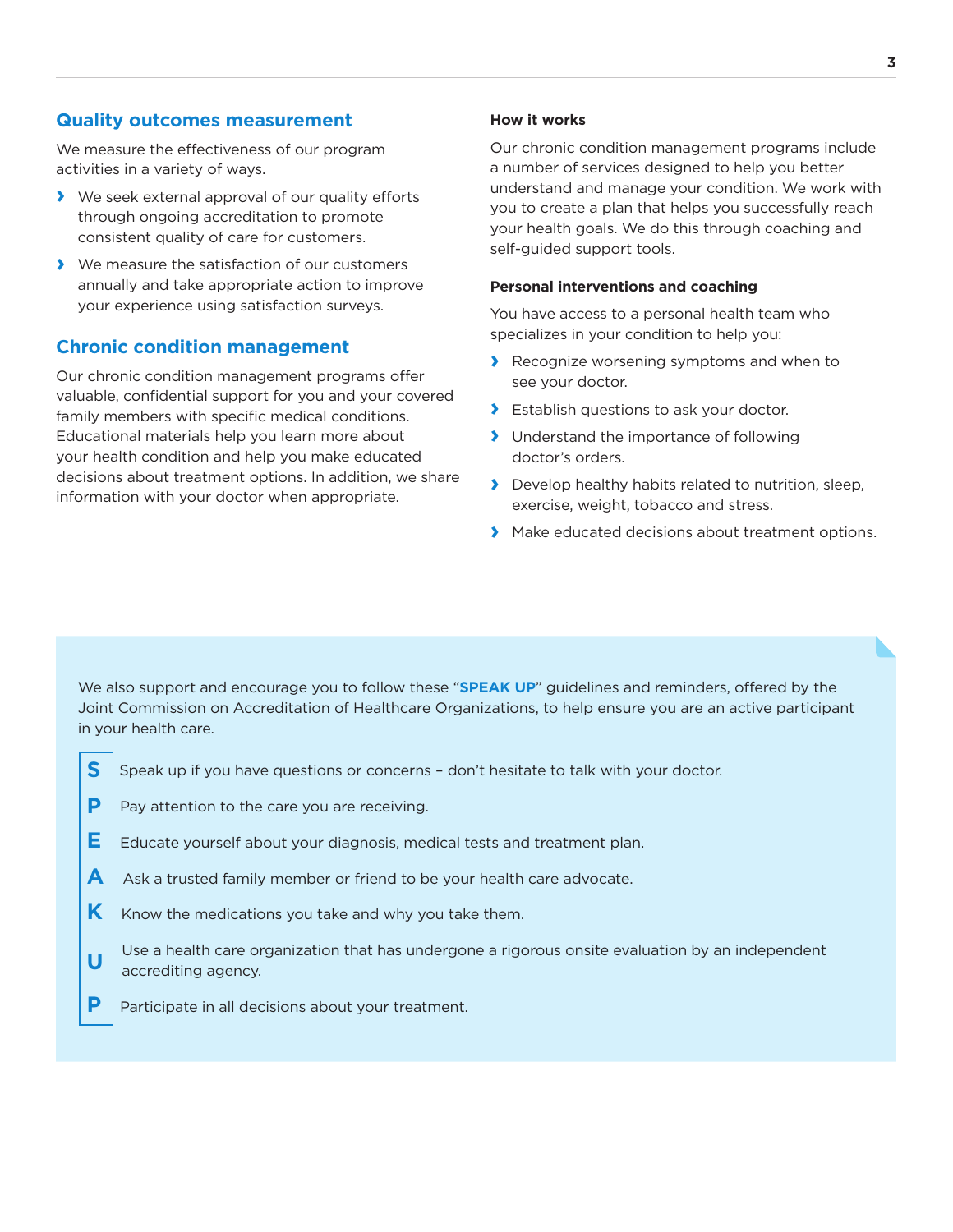#### **You can take charge of your health using online tools**

Self-service tools include tools to help you understand your condition and make more informed treatment decisions.

Go to your personalized website for health programs and resources.

#### **Fast and accurate identification**

To see if you are eligible for participation in a chronic condition management program, we use a broad range of information such as medical and pharmacy claims and health assessment results. We review this information regularly in case your health status changes. If you are identified with a chronic condition, the personal health team will send you information about the benefits of the program and invite you to get started right away. You may also call us to self-enroll or your physician may refer you to the program.

# **Customer rights and responsibilities**

#### **You have the right to:**

- **›** Be treated courteously and respectfully by our staff.
- **›** Receive understandable information about our programs, services and contractual relationships. You have the right to receive this information in terms and language you understand.



- **›** Obtain information about which staff is responsible for your services, including qualifications of clinical staff and from whom to request a change.
- **›** Have your personal health information kept confidential; know what measures are taken to help keep information secure, and who has access to your information. We honor the confidentiality of our customers' information and adhere to all federal and state regulations regarding confidentiality and the release of personal health information.
- **›** Be supported by us to make health care decisions interactively with your treating health care provider.
- **›** Learn about disease management related treatment options even if a treatment is not covered and to discuss options with your treating practitioner.
- **›** Decline or unenroll from programs/services offered to you.
- **›** Be heard. Our complaint-handling process is designed to: Hear and act on your complaint or concerns with our program/service and/or the quality of care you receive from your health care provider. You will be provided with a courteous, prompt response. Language interpretation and TTY services are available as needed.
- **›** Request and receive information regarding how to appeal a utilization management decision.
- **›** Receive utilization management determinations made by qualified professionals who do not receive financial incentives based on utilization management decisions.

## **You have the responsibility to:**

- **›** Follow care advice offered to you.
- **›** Understand your health condition and work with your doctor to develop treatment goals that you both agree on.
- **›** Provide honest, complete information to us and the health care providers caring for you.
- **›** Know what medications you take, and why and how to take them.
- **›** Voice your opinions, concerns or complaints to customer service and/or your health care provider.
- **›** Notify us and the treating health care provider if you unenroll from our programs and services.